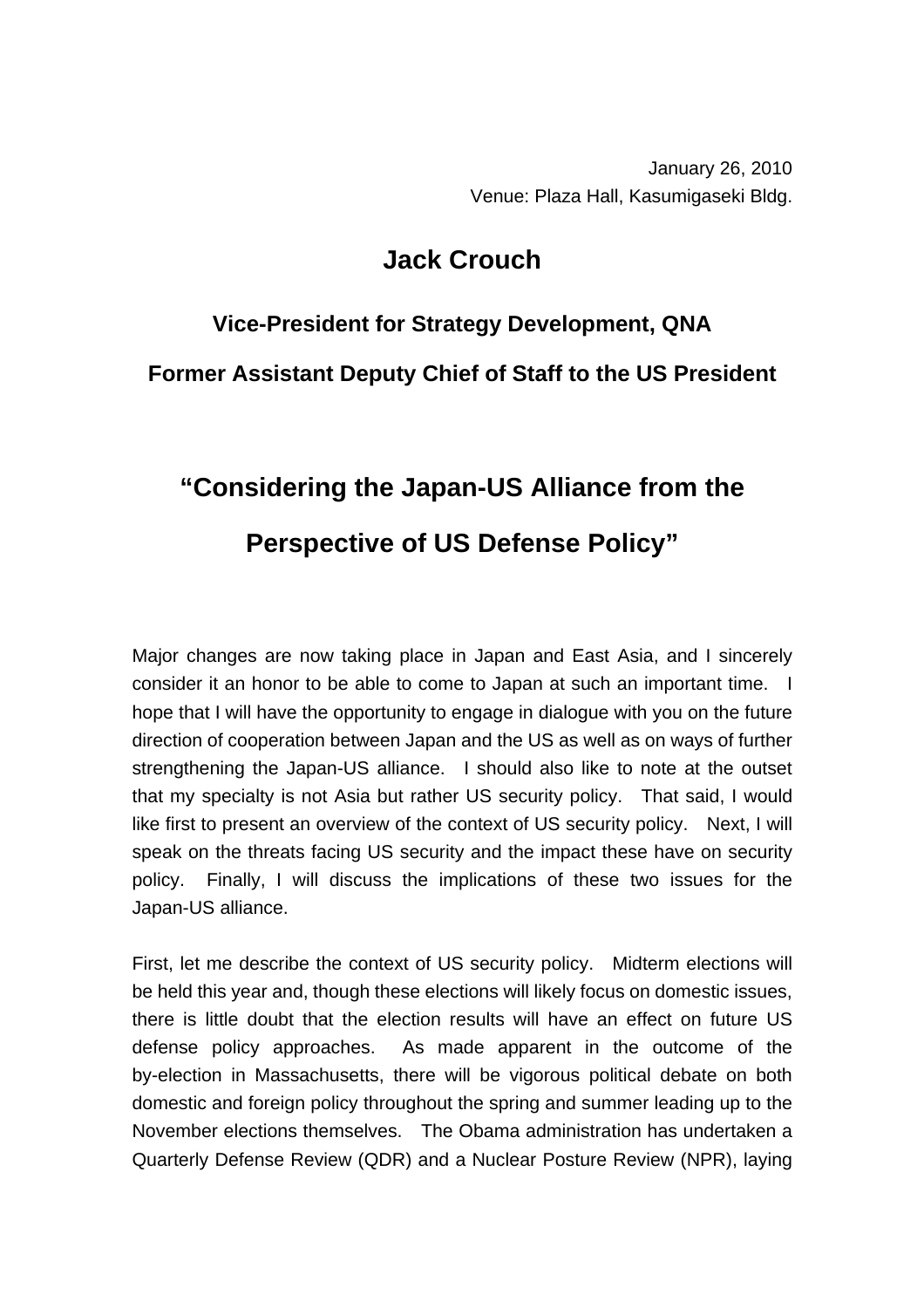the cornerstone for its defense policy, and attention should be paid to the connection between this defense policy and the defense budget.

This year marks the  $50<sup>th</sup>$  year of the Japan-US alliance, and will therefore probably see efforts to reaffirm the significance of the Japan-US alliance and to convey its importance to the younger generations. There are certain to be major developments in Afghanistan as well, as President Obama has deployed an additional 30,000 troops there. The results of his policies toward Iran and North Korea may come under scrutiny, and the question remains open as to whether the Obama administration will embark on sanctions against Iran. Asia, too, will see major political changes, with elections scheduled to take place in Taiwan, South Korea, and Japan by 2012.

Moving now to the topic of threats to US security, the first of these is the considerable threat of international terrorism. Just recently there was an attempted aircraft bombing by a terrorist. Connected with the problem of terrorism is the problem of nuclear non-proliferation, and Iran and North Korea are of particular importance in this connection. Third is the rise of China and the problems this poses for the security of East Asia. There are a number of other issues beyond these, including trade issues and climate change.

What balance should be struck among the aforementioned problems? The US is an introverted country. American diplomats and politicians may not be so, but the average American is, being primarily interested in domestic politics. The American public does not necessarily take a great interest in foreign affairs and security. On the correlation between terrorism and other security issues, it should be pointed out that the war against terror has been the primary focus of security policy since 9/11. Though attention is on terrorism at the moment, the emphasis could shift toward more traditional security threats in future. How will this point be addressed in the new QDR? How will extended deterrence be handled within the QDR and the NPR? Consideration should be given to the balance among these.

Finally, what are the implications of the above for Japan-US relations? The US is not a great Asian power but rather a great power with influence in Asia. Although the US is not an Asian country, it does have an important role to play here. The Japan-US alliance is nothing less than an important means of